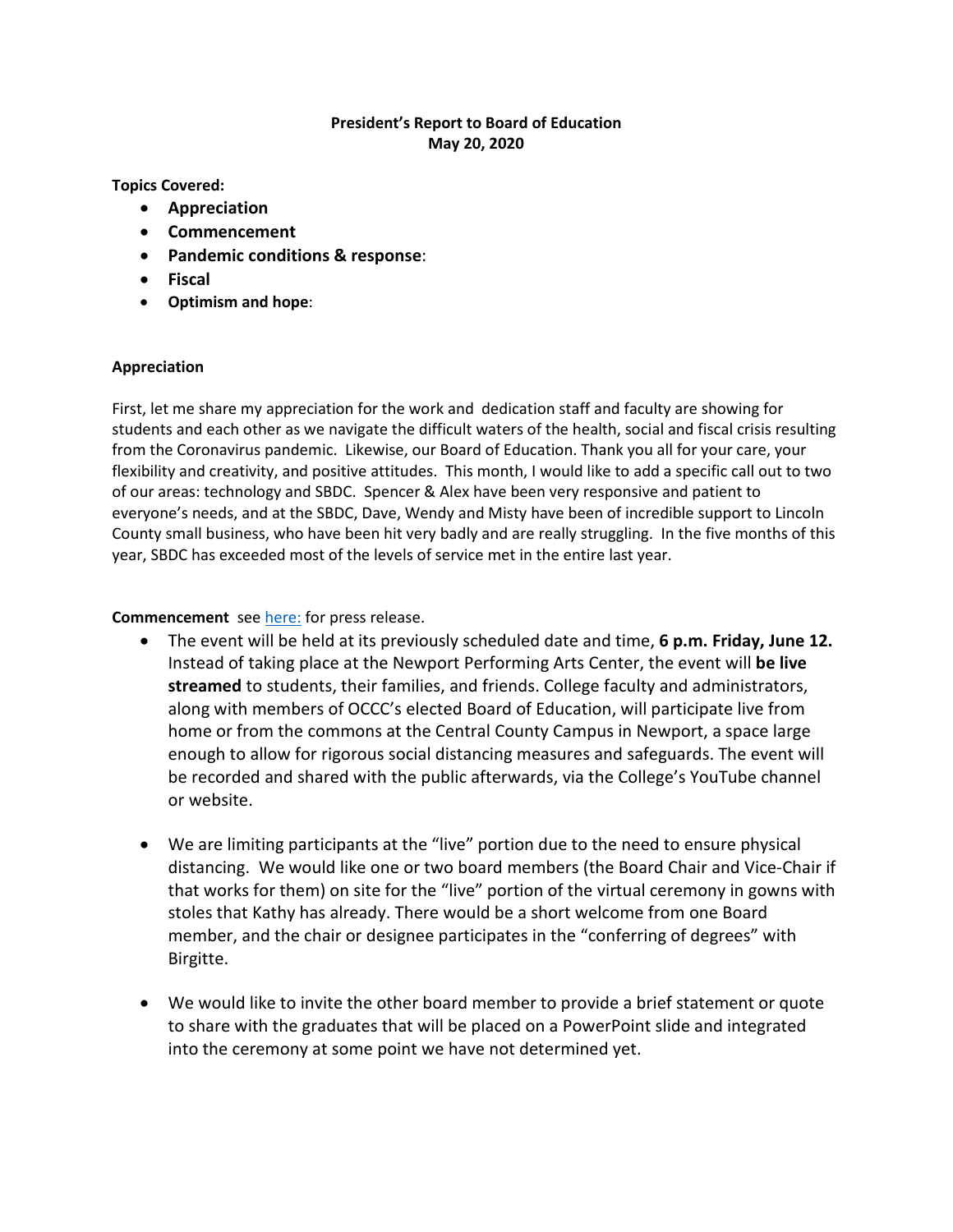# **Pandemic conditions & response**:

- The OCCC CVRT (Corona Virus Response Team) continues to meet bi-weekly, to monitor our response and operations, and make recommendations to me as to any adjustments we need to make. As of Monday, May 15, Lincoln County entered Phase 1 of Oregon's reopening framework. Higher Education is still operating under the Executive Order that closes our buildings to the public and restricts Face2Face instruction. So as of now, the Phase 1 reopening will impact our personal lives but not our operations. As far as our personal lives, better sources of information about reopening are on the Governor's page As of Monday, May 15, Lincoln County will enter Phase 1 of Oregon's reopening framework [\(https://govstatus.egov.com/OR-OHA-COVID-19\)](https://govstatus.egov.com/OR-OHA-COVID-19). Lincoln County specific info is at [https://www.co.lincoln.or.us/hhs/page/reopening-lincoln-county.](https://www.co.lincoln.or.us/hhs/page/reopening-lincoln-county)
- Regarding higher education in Oregon, a framework for Phases 1,2 & 3 has been developed by cross-sector (public/private, 2,4, 4+) workgroups in conjunction with the HECC and Oregon Health Authority. I anticipate approval of the framework (with modifications that might come out of consultation process) possibly as soon as next week. Phase 1 & 2 still have our buildings closed to the public, with F2F resuming in limited conditions where CDC/OHA recommendations can be followed.
- The college's executive leadership team is beginning to consider our philosophy and guiding principles for whatever reopening changes that will occur during the summer and fall terms. State and OHA guidelines provide compliance boundaries, but we must chart a course for how we intend to meet our mission during and post-pandemic. The state draft framework moves from phase 0, "critical functions" to a new standard of "Campus spaces and buildings are open for official college or university business only. Campus spaces and buildings are not open to the general public" Our focus since pandemic onset has been our credit students and programs. Other aspects of our mission include community education, small business, and civic engagement with our community. We also need to consider what role remote delivery might carry post-pandemic. How will we define "official college business" for OCCC, and fulfill our mission considering the health and safety of our students.

#### **Fiscal:**

May Revenue Forecast out today. See attached summary, intro reads: *State economists forecast the largest drop in an Oregon revenue forecast ever recorded in their presentation before joint revenue committees of the Legislature today. Current biennial revenues will be down \$2.7b (-\$1.6b in personal income taxes, -\$414m in corporate activities tax, and -\$364m in lottery are the largest components) and next biennial revenue (2021-23) will be down an estimated \$4.4b. Rainy day and education stability funds balances are a combined \$1.6b as of April. At the beginning of the forecast presentation, state economist Mark McMullen noted that this forecast is their effort to "tear the band aid off all at once."* 

Regarding our fiscal circumstances, the college community received an update on May  $1^{st}$ . I shared my deep disappointment that we must reduce our expenses to this degree so soon on the heels of earning independent accreditation, and particularly that we have had to reduce hours and in two cases